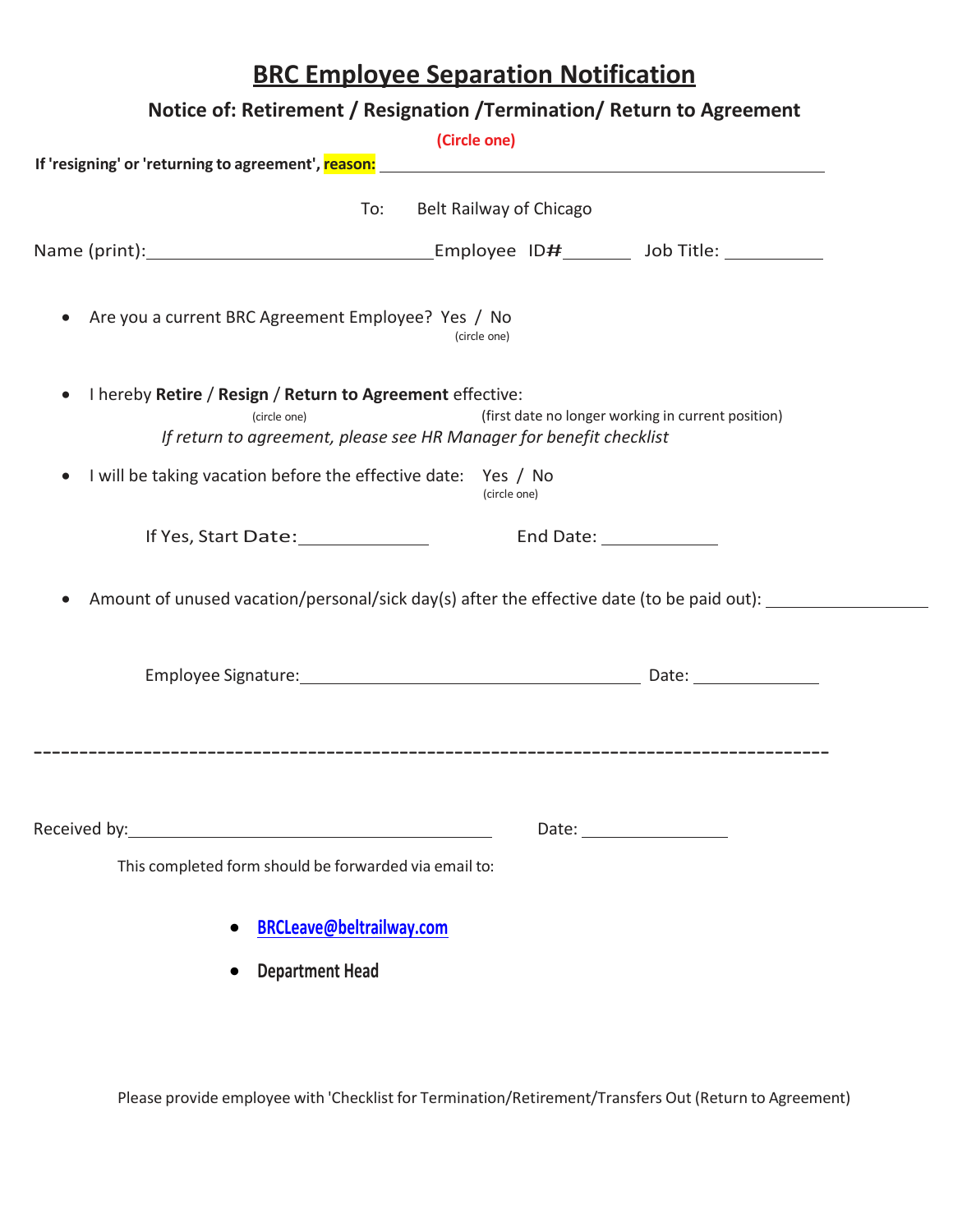## **CHECKLIST FOR EMPLOYEE SEPARATION**

## Retirement / Resignation /Termination/ Return to Agreement **(Circle One)**<br>EID#

Employee: EID#

| <b>Supervisor Tasks</b>                                                               | <b>Completed</b> | <b>Not</b><br>Applicable |
|---------------------------------------------------------------------------------------|------------------|--------------------------|
| Request completed 'Employee Separation Notification' form from employee. (For         |                  |                          |
| Retirements/Resignations/Return to Agreement only.) Email completed form to:          |                  |                          |
| BRCLeave@beltrailway.com                                                              |                  |                          |
| Review Checklist (below) with employee.                                               |                  |                          |
| Send all returned items and completed checklist to Ops Support staff for disposition. |                  |                          |

| <b>Employee Tasks</b>                                                                                                                                                             | Completed | <b>Not</b><br><b>Applicable</b> |
|-----------------------------------------------------------------------------------------------------------------------------------------------------------------------------------|-----------|---------------------------------|
| Submit completed 'Employee Separation Notification' form to Supervisor. (For<br>Retirements/Resignations/Return to Agreement only.)                                               |           |                                 |
| Submit for processing all outstanding business and travel expenses.                                                                                                               |           |                                 |
| Submit for processing all outstanding purchasing card transactions.                                                                                                               |           |                                 |
| Clean out desk, cubicle office space, and other storage areas of items responsible for while<br>current incumbent. Clean out any company issued storage locker. Assigned locker # |           |                                 |
| Review records in desk and other storage areas for disposal (per Company Records Retention<br>Guidelines) and/or for transition to new incumbent.                                 |           |                                 |

| <b>Operations Support Staff Tasks</b>                                                                                                                                                                                                                                                                                                                                                                                                             | <b>Completed</b> | <b>Not</b><br><b>Applicable</b> |
|---------------------------------------------------------------------------------------------------------------------------------------------------------------------------------------------------------------------------------------------------------------------------------------------------------------------------------------------------------------------------------------------------------------------------------------------------|------------------|---------------------------------|
| <b>IT Tasks</b><br>Deactivate User ID (Termination/Retirement/RTA)<br>$\bullet$<br>Remove Outlook account (Termination/Retirement/RTA)<br>$\bullet$<br>Disconnect Voice Mail (All)<br>$\bullet$<br>Cancel Cell Phone/MIFI/Key Fob (Termination/Retirement/RTA)<br>$\bullet$<br>Destroy Employee ID/Access Card<br>$\bullet$<br>Update Organizational reference materials (i.e., phone lists, contact lists, etc.)<br>Deactivate SOS Trans account |                  |                                 |
| <b>Finance Task:</b><br>Destroy credit cards.<br>Insurance<br>Safety Shoes (under 1 year)<br>Vacation Payout<br>Equipment return is required for final payroll & outstanding vacation due.                                                                                                                                                                                                                                                        |                  |                                 |
| <b>Crew Board:</b><br>Remove from crew calling list                                                                                                                                                                                                                                                                                                                                                                                               |                  |                                 |
| <b>Human Resources:</b><br>Exit Interview<br>Insurance<br><b>Chief Clerk:</b><br>Deactivate OOR account<br>$\bullet$<br>Remove from seniority roster                                                                                                                                                                                                                                                                                              |                  |                                 |